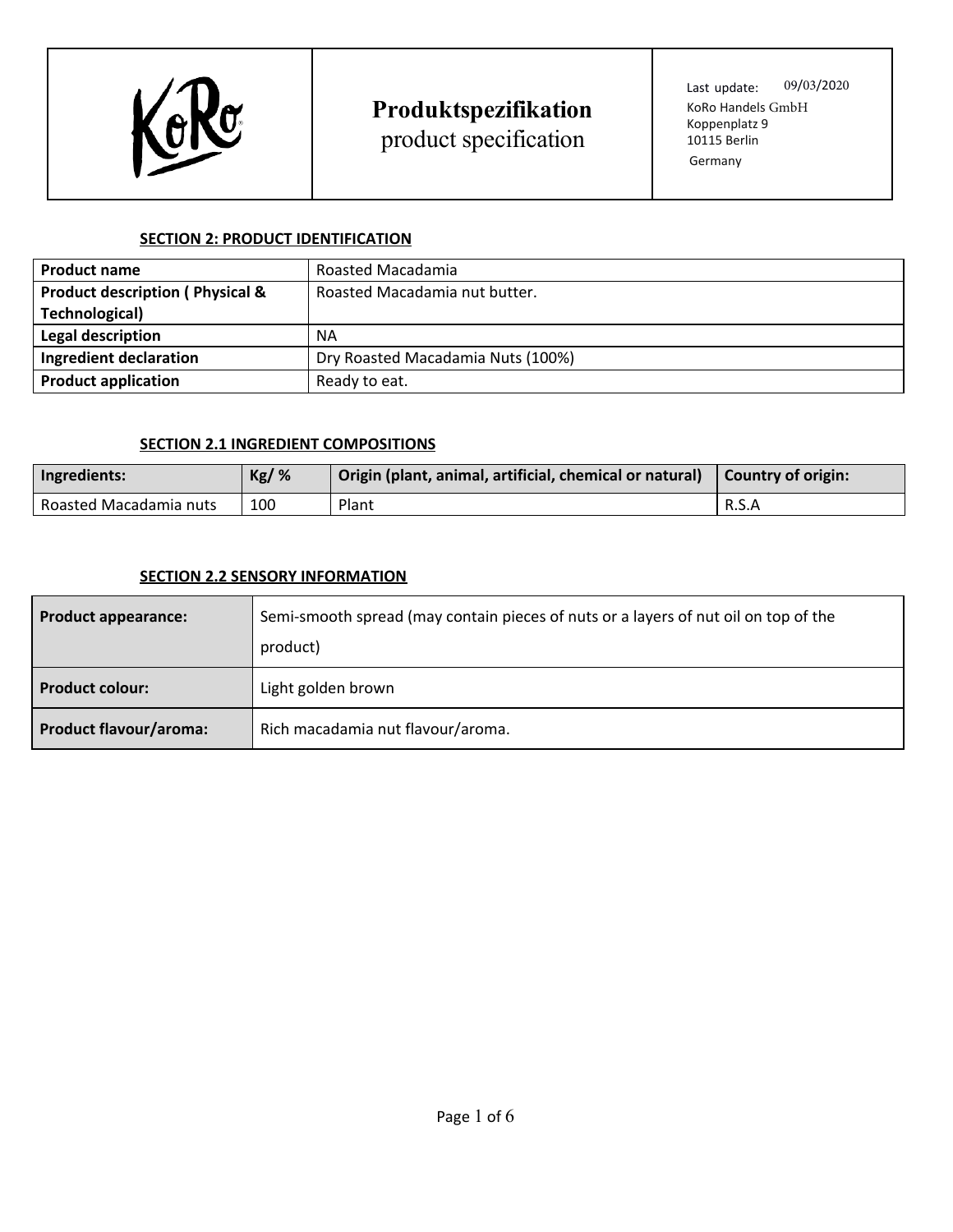

product specification

Last update: 09/03/2020 KoRo Handels GmbH Koppenplatz 9 10115 Berlin Germany

### **SECTION 3: ALLERGENS**

| <b>Allergens:</b>                | <b>Present In Product</b> | <b>Cross contamination</b> |                                 |
|----------------------------------|---------------------------|----------------------------|---------------------------------|
|                                  |                           | Present on same line       | <b>Present in same facility</b> |
| Wheat                            | No                        | No.                        | N <sub>0</sub>                  |
| Gluten                           | No                        | No.                        | N <sub>0</sub>                  |
| Crustaceans/Shellfish            | No                        | No.                        | N <sub>0</sub>                  |
| Fish and Fish products           | No                        | No.                        | No                              |
| Cow's Milk & Other Milk products | No                        | No.                        | No                              |
| Eggs & egg products              | No                        | No                         | No                              |
| Soybeans and products            | No                        | No.                        | No                              |
| Tree nuts                        | Yes                       | Yes                        | Yes                             |
| Peanuts                          | No                        | No                         | No                              |
| SO <sub>2</sub> and Sulphites    | No                        | N <sub>0</sub>             | No                              |
| Celery                           | No                        | No                         | No                              |
| Mustard                          | No                        | No.                        | No.                             |
| Sesame                           | N <sub>0</sub>            | N <sub>0</sub>             | N <sub>0</sub>                  |
| Lupin                            | No                        | No                         | No                              |
| <b>Molluscs</b>                  | No                        | No                         | No                              |

### **ALLERGEN AND INTOLERANCE STATEMENT ON PACKAGING:** Contains tree nuts.

### **SECTION 4: PHYSICAL EVALUATION**

| Category:      | <b>Specification:</b>                                 | Method:                |
|----------------|-------------------------------------------------------|------------------------|
| Organoleptic   | As per sensory info (section 2.2)                     | <b>Product tasting</b> |
| Foreign matter | Free of insects, glass, wood, rocks and other foreign | Visual inspection      |
|                | materials/contaminants.                               |                        |

### **SECTION 5: CHEMICAL EVALUATION**

| Category:       | <b>Specification:</b> | Method:                                 |
|-----------------|-----------------------|-----------------------------------------|
| Aflatoxin Total | $<$ 10 $\mu$ g/kg     | External laboratory (Frequency: Annual) |
| Aflatoxin B1    | <5μg/kg               | External laboratory (Frequency: Annual) |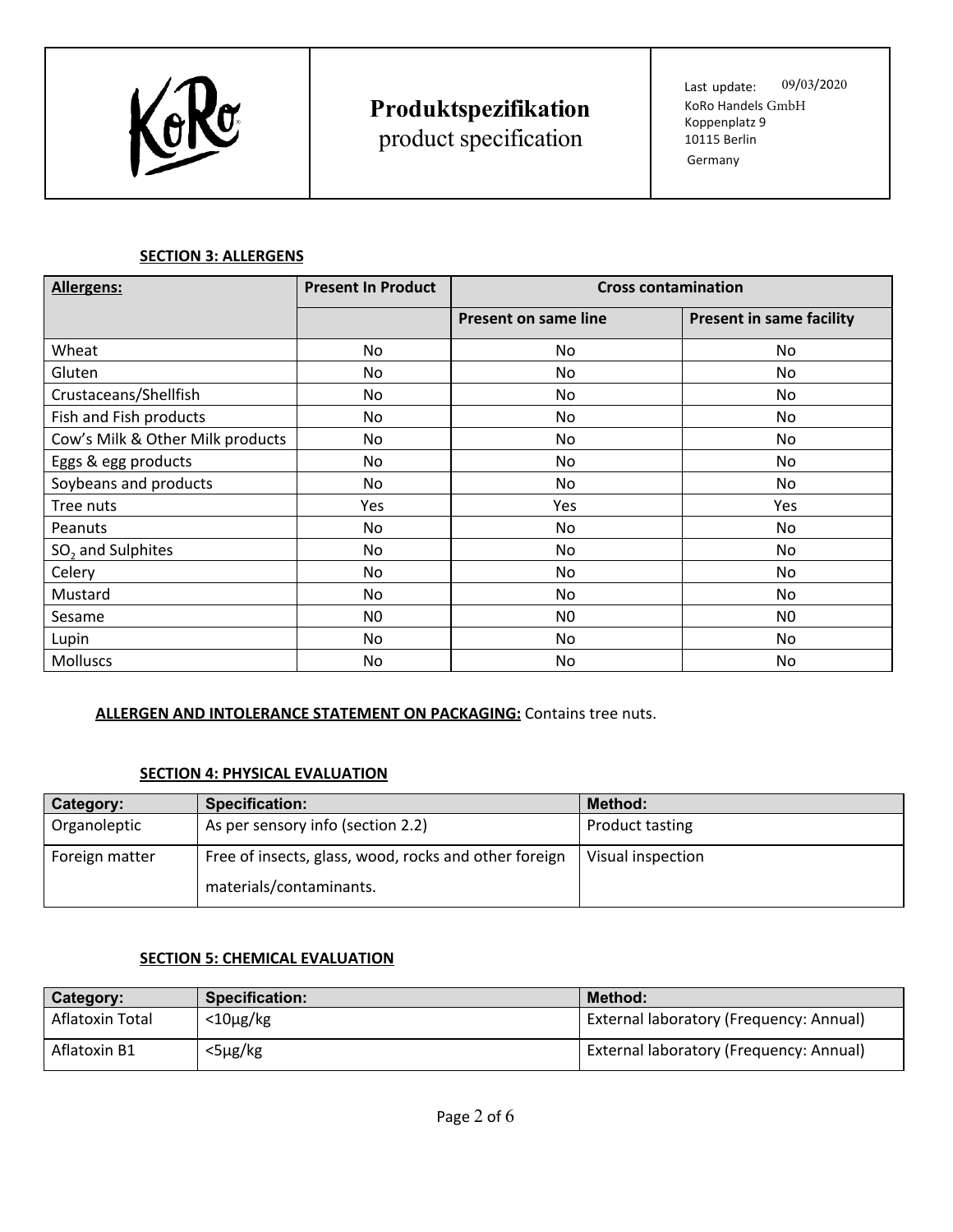

product specification

Last update: 09/03/2020 KoRo Handels GmbH Koppenplatz 9 10115 Berlin Germany

### **SECTION 6: MICROBIAL EVALUATION**

| <b>Test / Parameter</b> | <b>Specification/Limit</b><br>(cfu/g) | <b>Frequency</b> |
|-------------------------|---------------------------------------|------------------|
| E.coli                  | Not detected                          | Monthly          |
| Yeast                   | < 100                                 | Monthly          |
| Mould                   | < 100                                 | Monthly          |
| Salmonella              | Not detected in 25g                   | Monthly          |
| TMA                     | Max < 10 000                          | Monthly          |

### **SECTION 7: TYPICAL NUTRITIONAL INFORMATION**

| <b>Nutrient</b>                  | <b>Per 100g</b> | Per 32g serving |
|----------------------------------|-----------------|-----------------|
| Energy (kJ)                      | 3006            | 962             |
| Protein (g)                      | 7.8             | 2.5             |
| Total Glycaemic Carbohydrate (g) | 5.              | 2               |
| of which sugars (g)              | 4.1             | 1.3             |
| Total Fat (g)                    | 76.1            | 24.4            |
| of which saturated (g)           | 11.9            | 3.8             |
| of which trans fatty acids (g)   | 0.0             | 0.0             |
| of which monounsaturated (g)     | 59.3            | 19.0            |
| of which polyunsaturated (g)     | 1.5             | 0.5             |
| Cholesterol (mg)                 | 0               | 0               |
| Dietary Fibre # (g)              | 8.0             | 2.6             |
| Sodium (mg)                      | 4               |                 |

Information for packed product from USDA Food Composition Reference tables

### **Relevant Legislation:**

Foodstuffs, cosmetics and disinfectants act 54 of 1972:

R146. Regulations relating to the labelling and advertising of foods.

R1145.Regulations governing tolerance for fungus-produced toxins in foodstuffs.

R246. Regulations governing the maximum limits for pesticide residues that may be present in

foodstuffs

Commercial Item Description: Nut Butters and Nut Spreads, USDA, Sept 2011.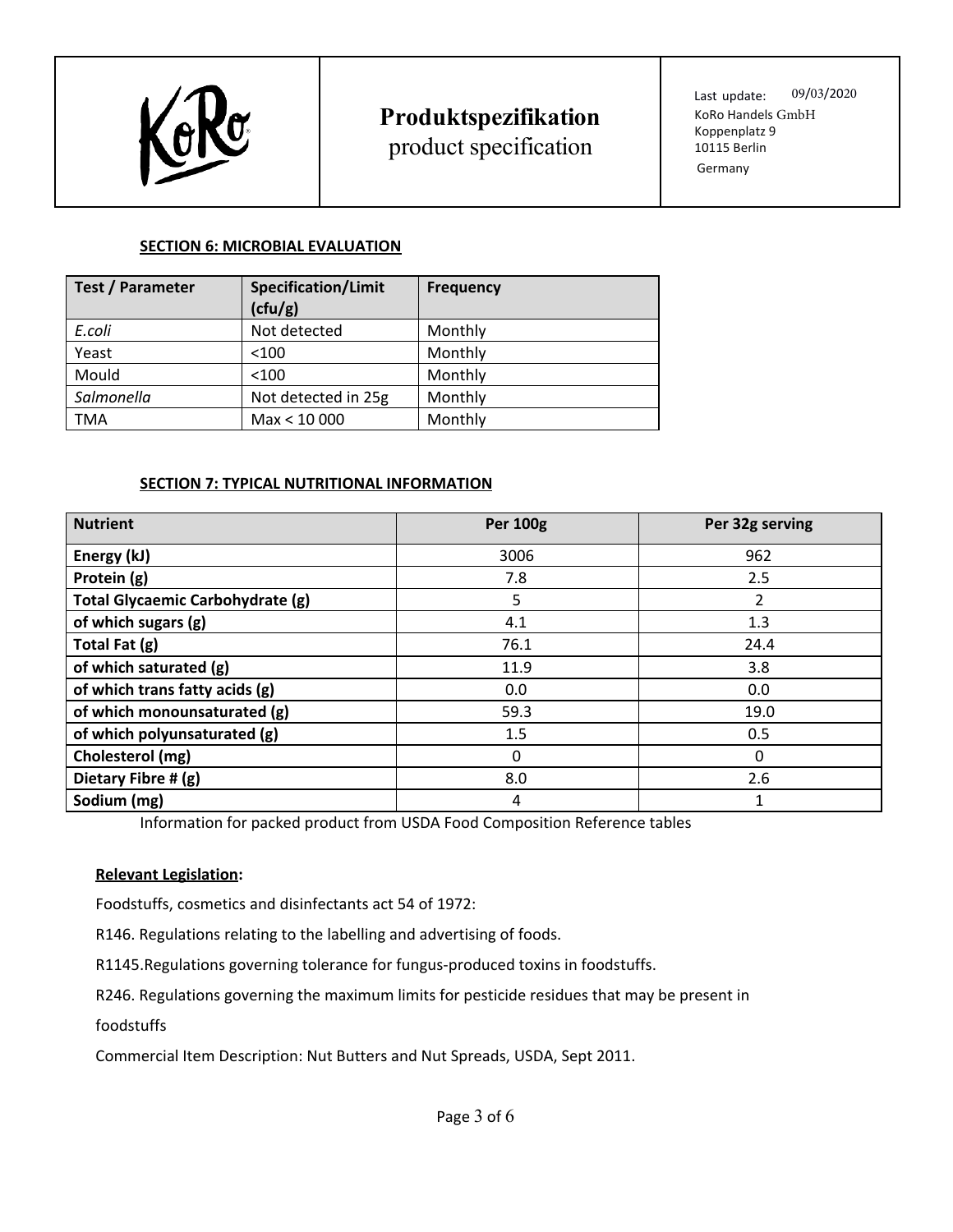

product specification

Last update: 09/03/2020 KoRo Handels GmbH Koppenplatz 9 10115 Berlin Germany

## **SECTION 8: MANDATORY ADVISORY OR WARNING STATEMENTS & DECLARATION**

| Food/Component                                                                                                                             | <b>Present in product</b> |           |  |
|--------------------------------------------------------------------------------------------------------------------------------------------|---------------------------|-----------|--|
|                                                                                                                                            | <b>Yes</b>                | <b>No</b> |  |
| Aspartame or aspartame-acesulfame salts                                                                                                    |                           | x         |  |
| Tartrazine                                                                                                                                 |                           | Χ         |  |
| Glutamates (MSG)                                                                                                                           |                           | x         |  |
| Any raw materials irradiated                                                                                                               |                           | X         |  |
| Phytoesterol esters/ stanols                                                                                                               |                           | x         |  |
| <b>Herbal &amp; Botanical extracts</b><br>If yes, please specify:                                                                          |                           | Χ         |  |
| Isomaltulose                                                                                                                               |                           | Χ         |  |
| Polyols, Isomalts, Polydextrose (Lactitol, Maltitol,<br>Maltitol syrup, Mannitol, Xylitol, Erythritol, Isomalt,<br>Polydextrose, Sorbitol) |                           | x         |  |

| Has this product or any of its components been | <b>Indicated</b> | <b>Indicate Time and</b>       | <b>Specify treated ingredient</b> |
|------------------------------------------------|------------------|--------------------------------|-----------------------------------|
| treated with:                                  | with X           | temperature                    |                                   |
| Microbial reduction heating                    |                  | min 10 mins at $150^{\circ}$ C | Tree nuts                         |
| Steam sterilization                            |                  |                                |                                   |
| Ethylene Oxide                                 |                  |                                |                                   |
| Ionizing radiation (South Africa only)         |                  |                                |                                   |
| Other Fumigants or sterilants                  |                  |                                |                                   |
| Specify fumigants or sterilants: Magtoxin      |                  |                                |                                   |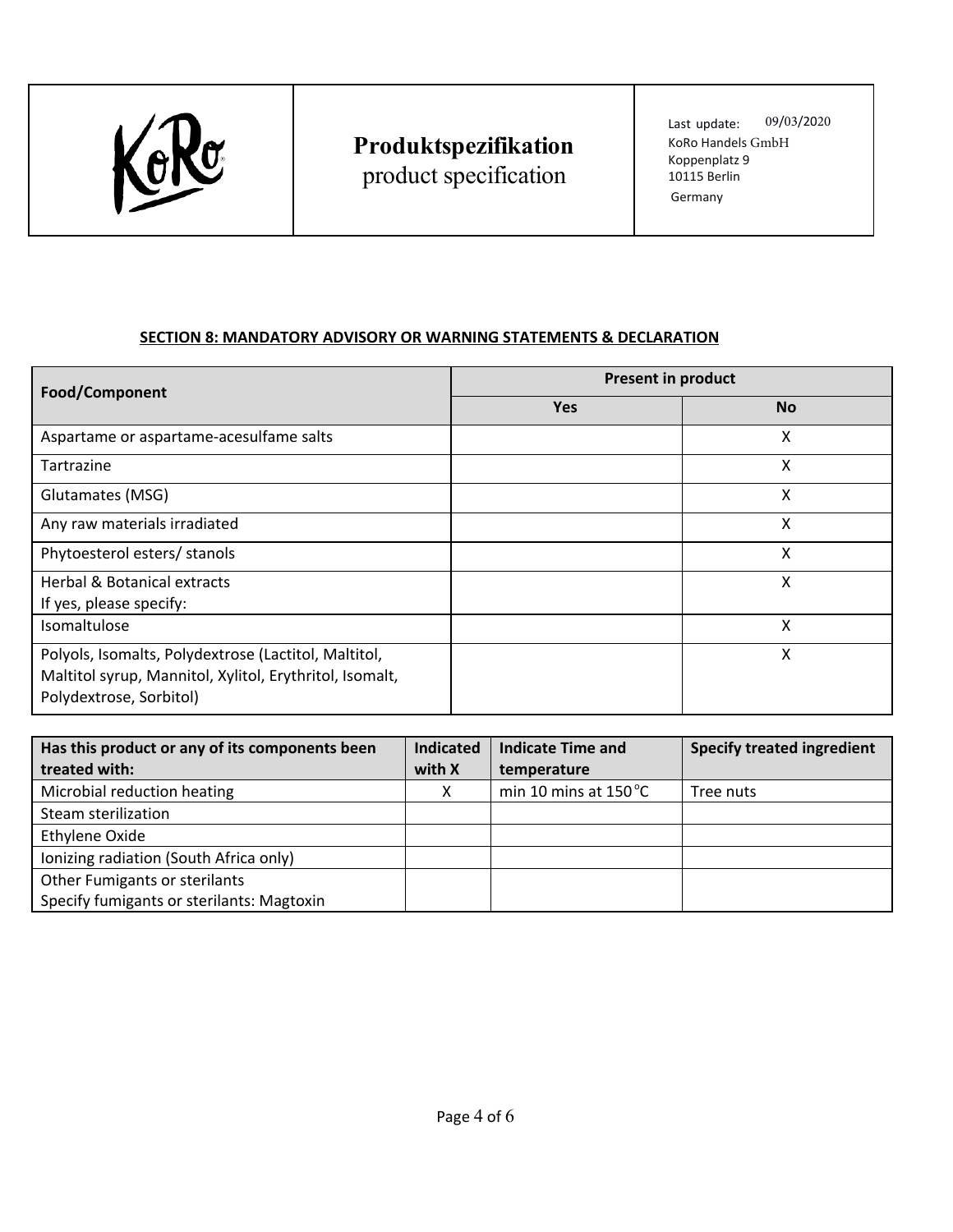

## **Produktspezifikation** product specification

Last update: 09/03/2020 KoRo Handels GmbH Koppenplatz 9 10115 Berlin Germany

### **SECTION 9: DIETARY AND RELIGIOUS STATUS**

| <b>Diet</b>                          | <b>Suitable</b> | <b>Certification</b> | <b>Certification Body</b> |
|--------------------------------------|-----------------|----------------------|---------------------------|
| <b>Lacto Vegetarian Suitable</b>     | Yes             |                      |                           |
| <b>Ovo Vegetarian Suitable</b>       | Yes             |                      |                           |
| <b>Ovo Lacto Vegetarian Suitable</b> | Yes             |                      |                           |
| Vegan                                | Yes             |                      |                           |
| <b>Kosher</b>                        | Yes             | Yes                  |                           |
| Halaal                               | Yes             | Yes                  |                           |

## **SECTION 10: UNIT SIZES, PACKAGING, SHELF-LIFE, STORAGE AND CODING**

| <b>Unit size (Nett</b> | 500 <sub>g</sub>              |
|------------------------|-------------------------------|
| weight):               |                               |
| Packaging:             | Glass jar with tamper proof   |
|                        | label seal and Aluminium lid. |
|                        | 6 units are packed into a     |
|                        | cardboard box                 |
|                        |                               |
|                        |                               |
|                        |                               |
|                        |                               |
|                        |                               |
|                        |                               |